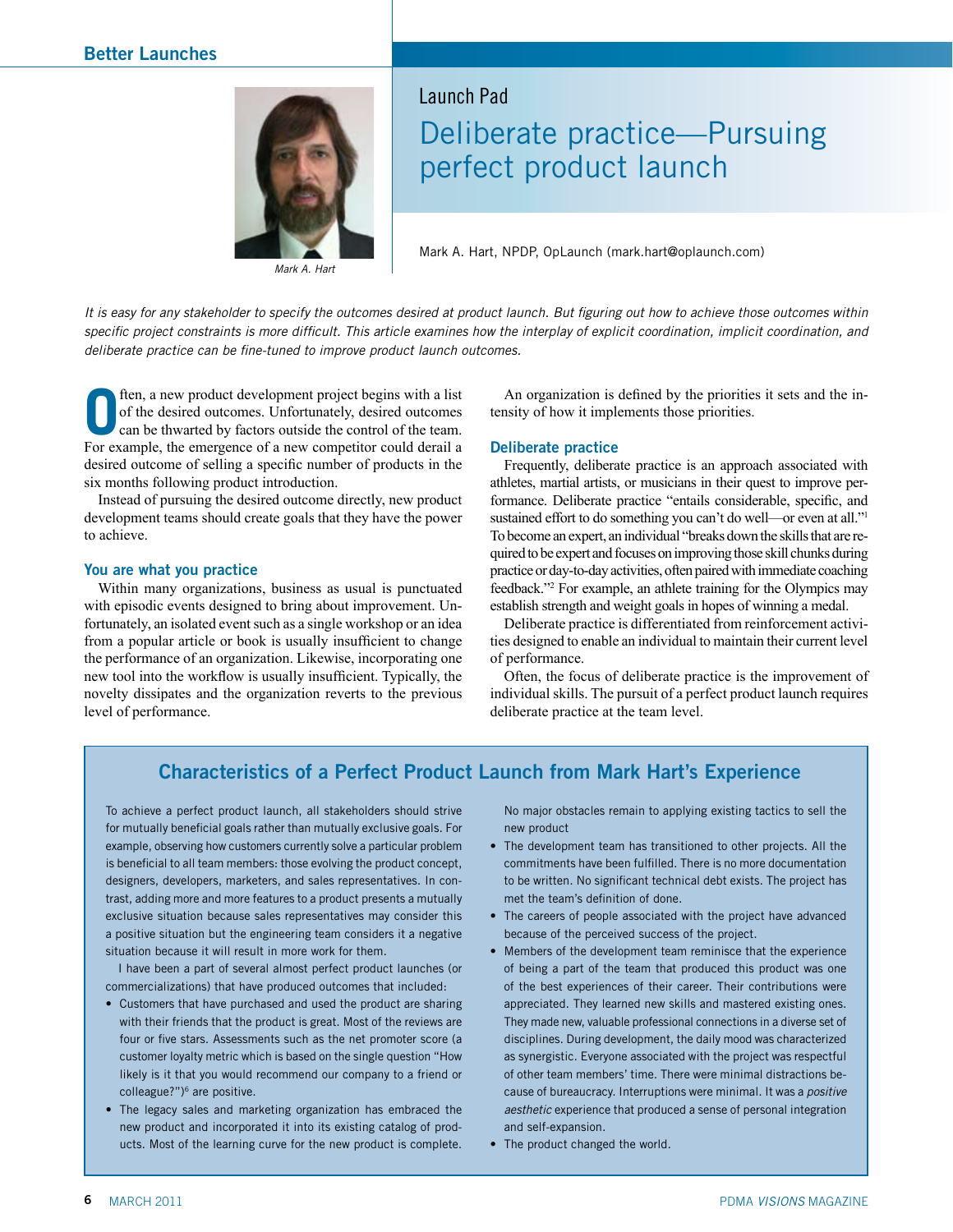#### **Plan, do, check, act**

In lean manufacturing environments, the experimental approach referred to as plan-do-check-act (PDCA) has a significant overlap with a deliberate practice approach. In the book *Toyota Kata: Managing People for Improvement Adaptiveness and Superior*  Results, author Mike Rother<sup>3</sup> refers to future performance goals as target conditions.

PDCA may have a more iterative focus than deliberate practice. It includes examining what did not work as intended, investigating why, adjusting accordingly, and trying again. Typically, short PDCA cycles produce more learning than long PDCA cycles. Often PDCA cycles have durations that range from minutes to months. Often, deliberate practice is associated with years of effort.

#### **Explicit coordination**

A common mechanism to enforce new practices in a team environment is explicit coordination. It is based on planning and communication and is a relatively static form of coordination used to manage items such as schedules and the exchange of information. Explicit coordination is characterized by repetitious patterns of responses for predefined situations.

Often, organizations that prefer to rely on explicit coordination advocate deliberate practice in areas such as:

- Creating detailed processes
- Investing in tools such as knowledge management systems
- Managing human resources

Attaining the highest performance in dynamic new product development environments requires more than simply improved explicit coordination.

are consistent with one another." Accuracy of a TSM is the similarity between the team's TSM and the product vision.

The Rico, et al. article states that "effective implicit coordination requires team members to develop situation models providing a shared and accurate understanding of key overlapping aspect of their work." In a cross-functional new product development network, an appropriate TSM should enable each specialist (the engineer, the market specialist, the designer, etc.) to practice the behaviors that contribute to higher performance.

By improving implicit coordination, a new product team can achieve better results with a lower headcount. Individuals are able to do more than just "complete their assignments." The team becomes more agile. Development can be faster because queues are shorter. The ability to absorb variability increases.

#### **Lessons from an almost perfect product launch**

The following information has been extracted from an almostperfect product launch that I was involved in at Hewlett-Packard for a scientific instrument (a mass spectrometer, an instrument used by scientists to identify chemical compounds). The vision for the launch of this product was consistent with the characteristics of a perfect product launch listed in the box on page 6.

#### *Selecting deliberate practice*

In order to select what to practice deliberately, review the vision of the product launch. To formulate better TSMs, consider designating an architect.<sup>5</sup> Assess current conditions. Enlist the appropriate coaches. Self-coaching is an option for some individuals.

#### **Implicit coordination**

For higher performance, teams need to pursue improvements based on implicit coordination patterns. Implicit coordination is a process that takes place when "team members anticipate the actions and needs of their colleagues and task demands and dynamically adjust their own behavior accordingly, without having to communicate directly with each other or plan the activity," according to the thinking of Rico, Sánchez-Manzaranes, Gil, and Gibson in a 2008 article in the Academy of Management Review.4

They believe there is a reciprocal relationship between implicit coordination and team situation models (TSM). They further contend that team situation models are "dynamic, context-driven mental models concerning key areas of the team's work, such as the objectives or roles of colleagues." A TSM is an "emergent group property characterizing a team as a whole." "Sharedness and accuracy of TSM jointly facilitate implicit coordination behaviors." "Sharedness of a TSM is the degree to which team members' situation models

*Exhibit 1: Mutually Beneficial Goals of Stakeholders in the Pursuit of Perfect Product Launch*



*Source: The Author*